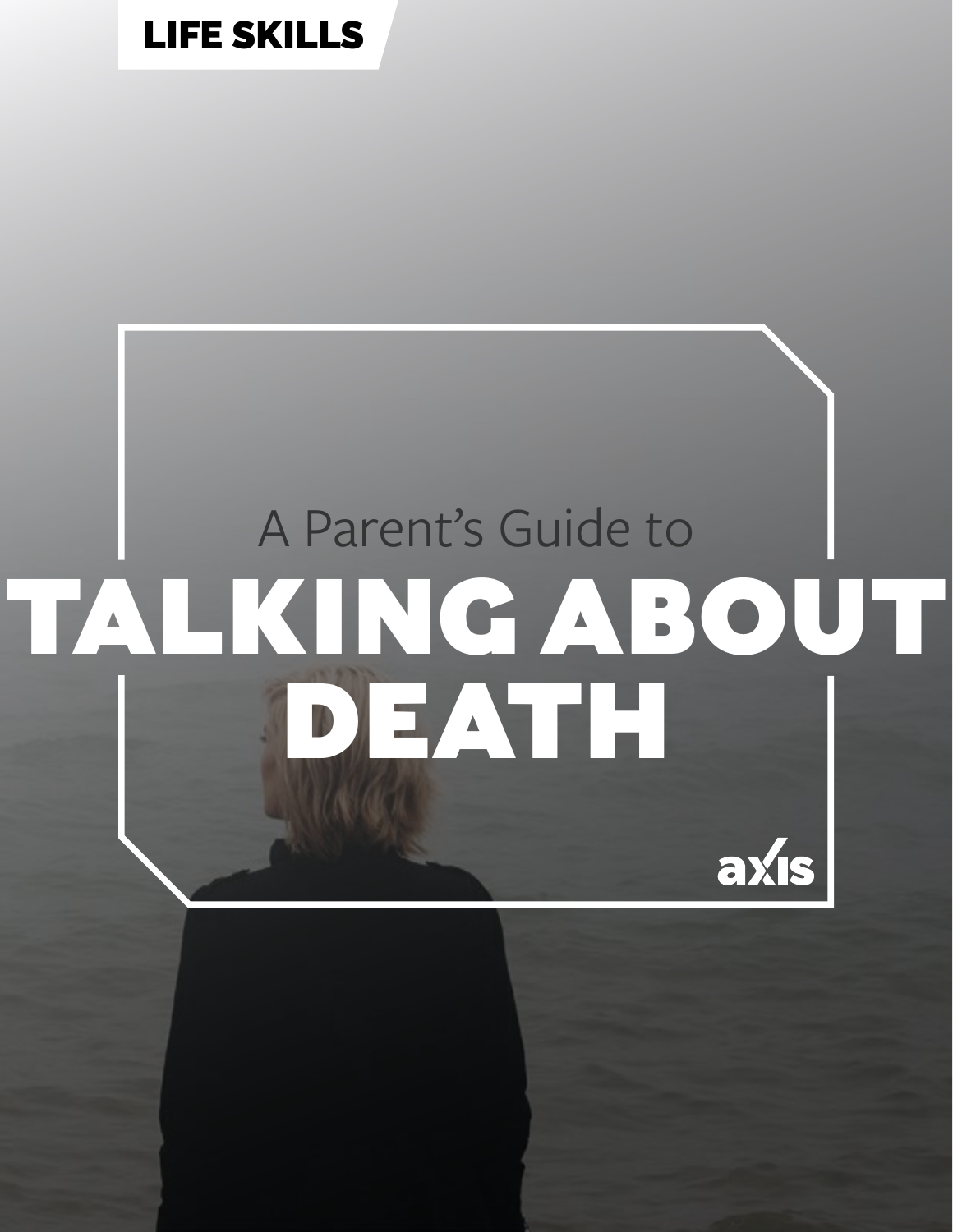# "

Most of us spend much time and energy trying to avoid the reality that we and those we love will die. But in facing the reality of death, we learn how to live rightly. We learn how to live in light of our limits and the brevity of our lives. And we learn to live in the hope of the resurrection.

— from *[Liturgy of the Ordinary](https://www.amazon.com/Liturgy-Ordinary-Sacred-Practices-Everyday/dp/0830846239)*, by Tish Harrison Warren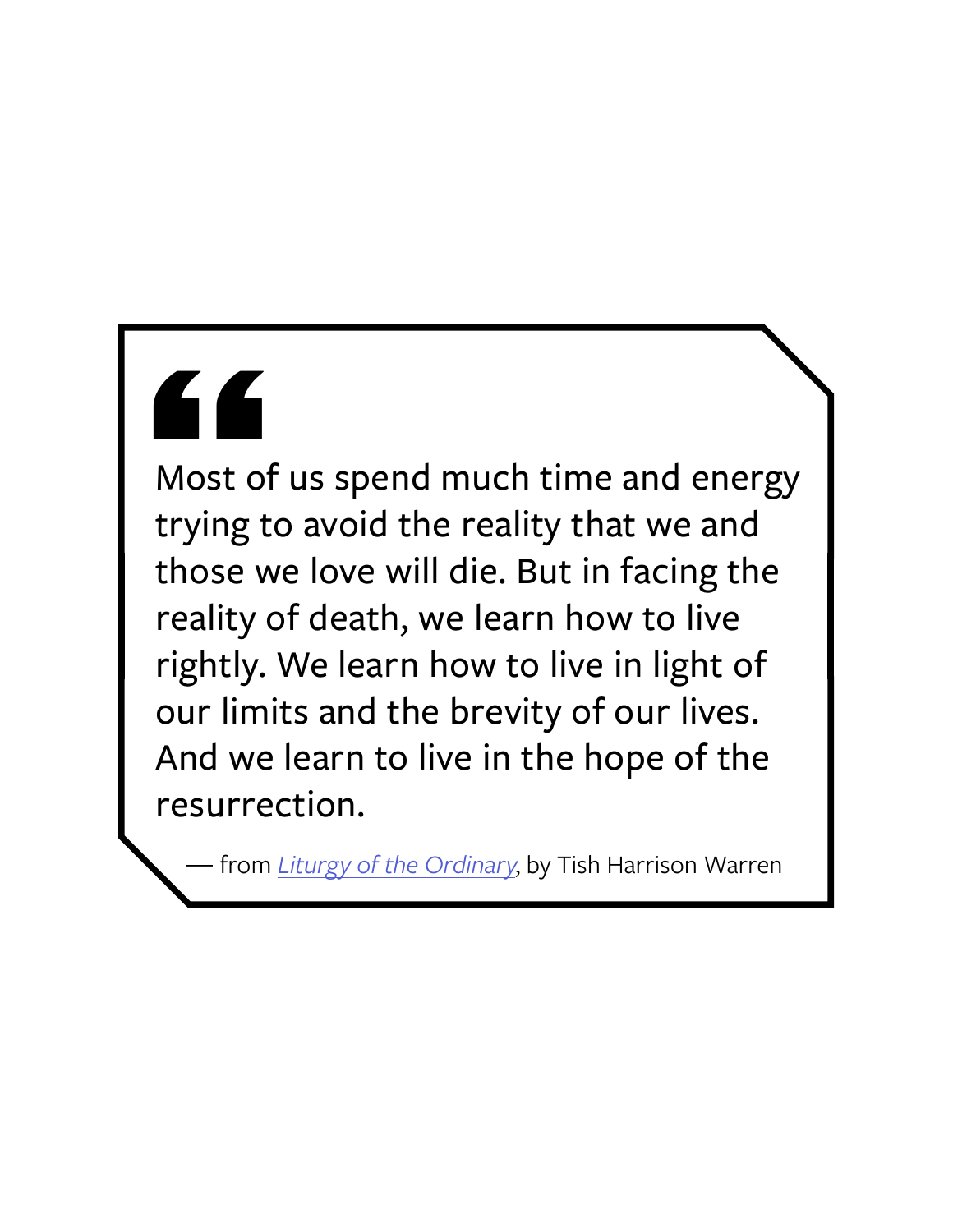## <span id="page-2-0"></span>TALKING ABOUT DEATH A Parent's Guide to

#### **Contents**

| How does the death of a loved one impact a teen? 7 |
|----------------------------------------------------|
| What if death seems appealing to my teen?  8       |
|                                                    |
|                                                    |
|                                                    |
|                                                    |
|                                                    |
|                                                    |
|                                                    |

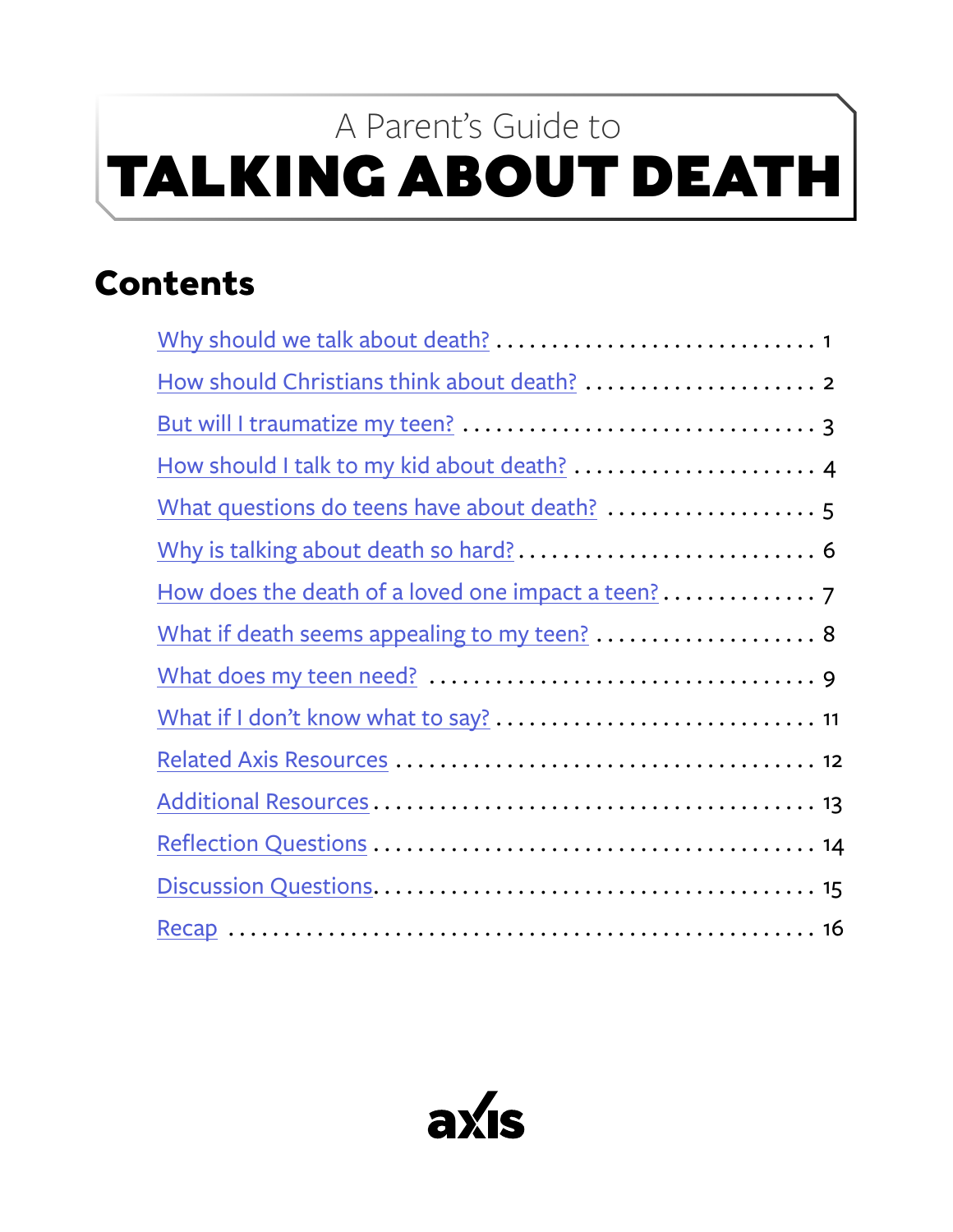#### <span id="page-3-0"></span>**Why should we talk about death?**

Knowing how heavy and personal the topic of death can be, we want to start by saying thank you. Thank you for opening this guide. Thank you for choosing to walk with your teen, helping them process or prepare for their own encounters with death. Thank you for showing up for them even as you might feel like you're breaking apart. We pray that the Father would meet you here, in this moment in time, in these pages; wherever you're coming from, whatever emotional state you find yourself in. We trust that He will give us what we need, and be with us. Because of Jesus' righteousness, we enter into God's loving presence. In Jesus' name, amen.

Death has been called the ultimate statistic: 10 out of every 10 people will die. And although some professions come face-to-face with this reality on a more regular basis (doctors, nurses, police officers, butchers, the military), this conversation can feel quite difficult to begin because much of American society is structured to keep the rest of us from really thinking about it.

Since the 1800s, American culture has tried to ["sanitize" death.](https://www.theatlantic.com/health/archive/2013/10/death-is-having-a-moment/280777/) Bodies are embalmed to look more lifelike at funerals; loved ones often die in hospice or hospitals, not at home. If we do encounter death, our experience is often mediated by news outlets and screens, through impersonal statistics or final photos before someone dies.

*[The dead often come to us by photograph](https://www.nytimes.com/2018/08/14/magazine/media-bodies-censorship.html) — in our morning newspapers, in our social-media feeds, on our computer screens next to advertisements for diamond watches or cruises or yoga pants. And many of us fear that we don't know how to look at them, or what to do in response to what we see. We feel helpless. Useless. And then we feel ashamed. Better not to look at all. Better to avoid images of the dead.*

And then there's imaginary death. Think about the body count in Marvel movies like *[Avengers: Endgame](https://www.marvel.com/movies/avengers-endgame)*. A building burns on screen as we sip a Coke; the camera pans to a bloody fistfight and we munch on a fistful of popcorn. Through modern entertainment, we can witness more tragedy in an hour than most people experience in a lifetime, but it's all detached. Witnessing a bomb detonate in real life might give people PTSD; seeing the same thing on screen may make us tear up for a moment, but when the movie ends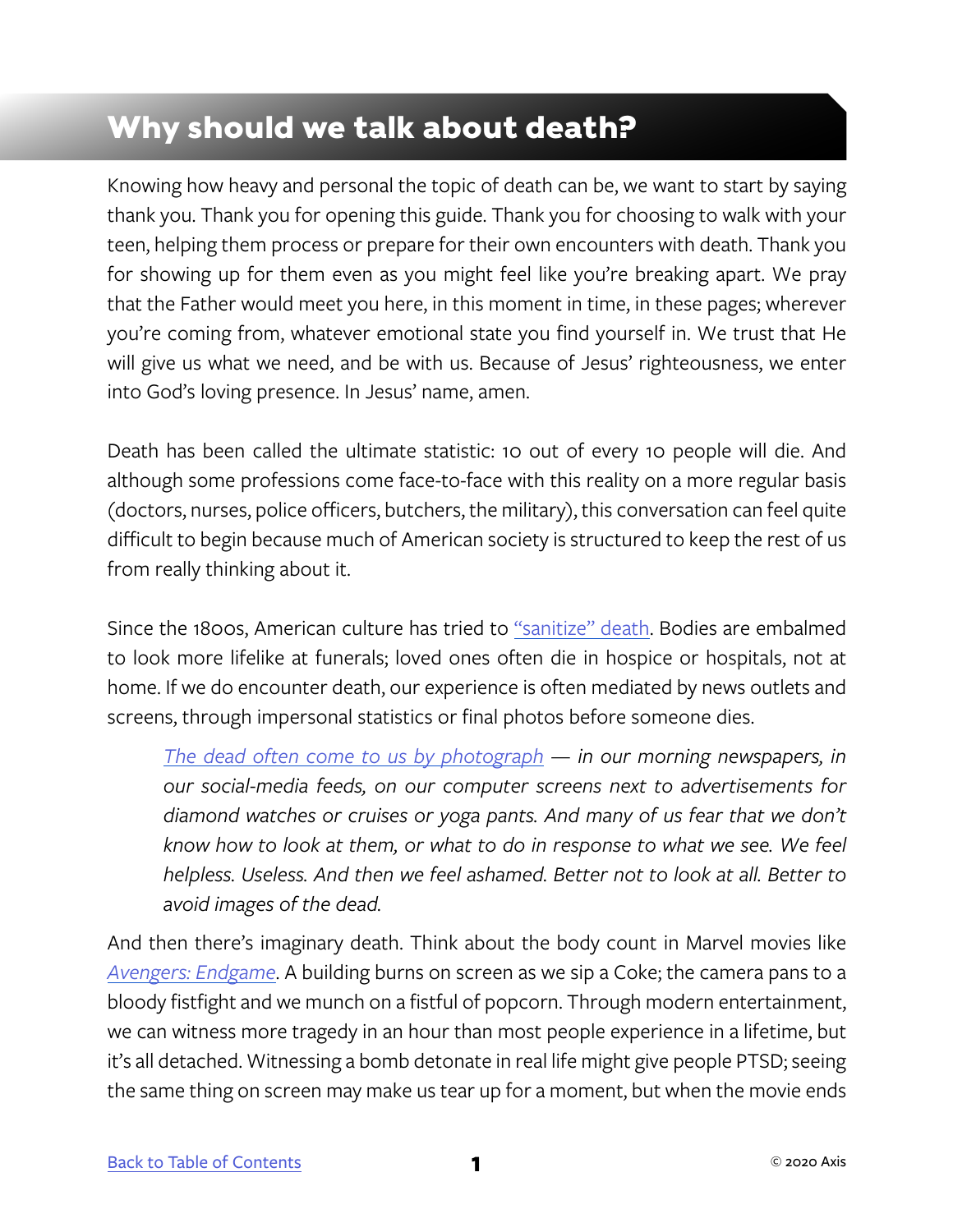<span id="page-4-0"></span>we move on with our day, unphased.

So how do we respond when death comes crashing back into our awareness? How will your teen handle news of school shootings, virus outbreaks, and opioid overdoses? This is the world that your teen is navigating, and they need your guidance. In courageously facing the reality of death, there is an invitation for you and your teen to focus on what really matters in life.

#### **How should Christians think about death?**

Christians serve the One who has overcome death and the grave. This should fill us with a tremendous sense of awe and worshipful gratitude, but we can't get there until we truly reckon with what was overcome. In a [sermon series](https://www.youtube.com/watch?v=dLTb0eJjBus) on the book of Ephesians, Dr. D. Martyn Lloyd-Jones puts it like this:

*My dear friends, you and I don't realize what the power of God in us is because we've never quite realized the power of death. Read your Bible again and keep your eye on what it says about the power of death. Death is something that holds us, it binds us, it bends us, it chains us! There is nothing that so holds and grips and grasps as death.*

The Bible was not written through people whose lives were insulated from death. Israel lived through most of the Old Testament under the shadow of some oppressive empire. Death was the ever-present weapon, wielded against anyone who even thought about transgressing. The Roman practice of crucifixion made those who were dying into warning signs, discouraging onlookers from daring to provoke their wrath.

It is against this historical backdrop that the Apostle Paul writes in  $1$  Corinthians  $15$ :

*When the perishable has been clothed with the imperishable, and the mortal with immortality, then the saying that is written will come true: 'Death has been swallowed up in victory.' 'Where, O death, is your victory? Where, O death, is your sting?' The sting of death is sin, and the power of sin is the law. But thanks be to God! He gives us the victory through our Lord Jesus Christ.*

In short, we should regard death soberly, but not with fear.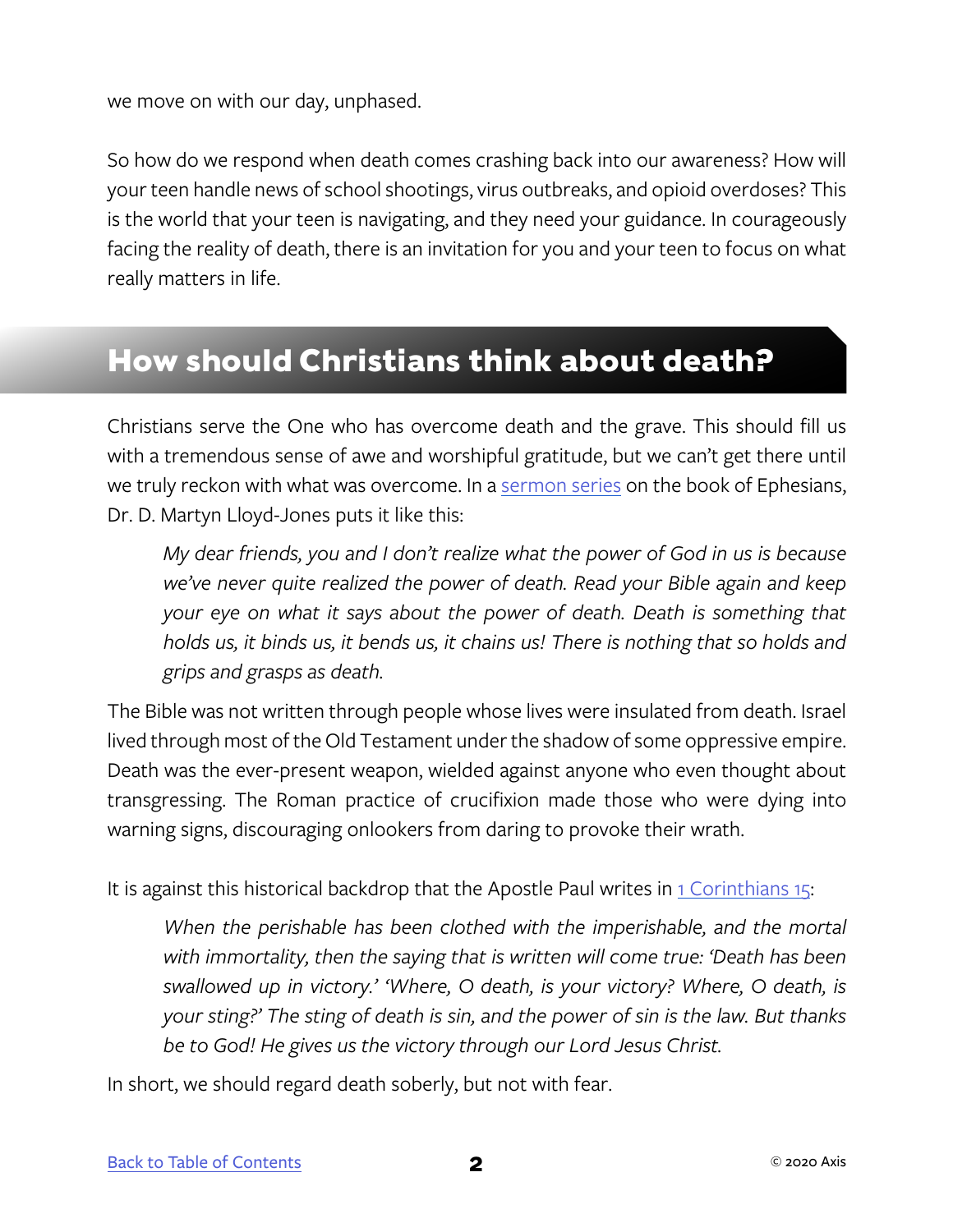#### <span id="page-5-0"></span>**But will I traumatize my teen?**

Counterintuitively, there's often more power (guilt/shame/fear) around the things that we don't talk about, the topics that are socially taboo. [Joy Clarkson describes](https://joyclarkson.com/home/2018/2/12/remember-you-have-to-die) her first Ash Wednesday service, literally centered on the statement, "remember you are dust and to dust you shall return."

*It was such a relief. To have someone say it out loud. To say it out loud with a hundred other people. Death, the unalterable fact of life, was acknowledged in the company of others; modern life's best kept secret was looked in the face. And as we all went forward, I no longer felt alone in this mystery. I was accompanied by a great cloud of witnesses before me. And most of all, I suddenly knew I was accompanied by Jesus. The strange claim of my faith is that God made himself vulnerable to death.*

Paradoxically, Jesus defeated death by dying. "He humbled himself by becoming obedient to death—even death on a cross!" ([Phil 2:8\)](https://www.biblegateway.com/passage/?search=Philippians+2&version=NIV). Death is a central theme of Christianity. When someone follows in the way of Jesus, their old, false self is crucified with Him (they die), and a new life is given to them. Similarly, physical death gives way to bodily resurrection, to a life that lasts forever. Death is the doorway to these important, necessary, and beautiful events.

If your teen thinks about death a lot or is fascinated by all the gory details of, say, Egyptian mummification, they're not abnormal or doing anything wrong. [Lynnette](https://www.theguardian.com/commentisfree/2014/jun/08/young-people-are-dying-to-talk-about-death) [Lounsbury,](https://www.theguardian.com/commentisfree/2014/jun/08/young-people-are-dying-to-talk-about-death) a high school writing teacher, explains,

*In the past, death was such a part of everyday life it was simply and frankly discussed, our students crave opportunities to have candid discussions about their mortality…The problem with ignoring something, or brushing teenagers off by telling them not to be morbid, is that they become even more fascinated.*

As you read the Bible you'll find plenty of death (and even graphic violence) in its pages. So when [Scripture encourages us](https://www.biblegateway.com/passage/?search=Philippians+4%3A8&version=NIV) to think about "whatever is true, whatever is noble, whatever is right, whatever is pure, whatever is lovely, whatever is admirable," Paul isn't saying to ignore violence and pretend the world is prettier than it is. Death is a real part of our fallen world, and [Ecclesiastes insists](https://www.biblegateway.com/passage/?search=Ecclesiastes+7&version=NIV) that we "take this to heart."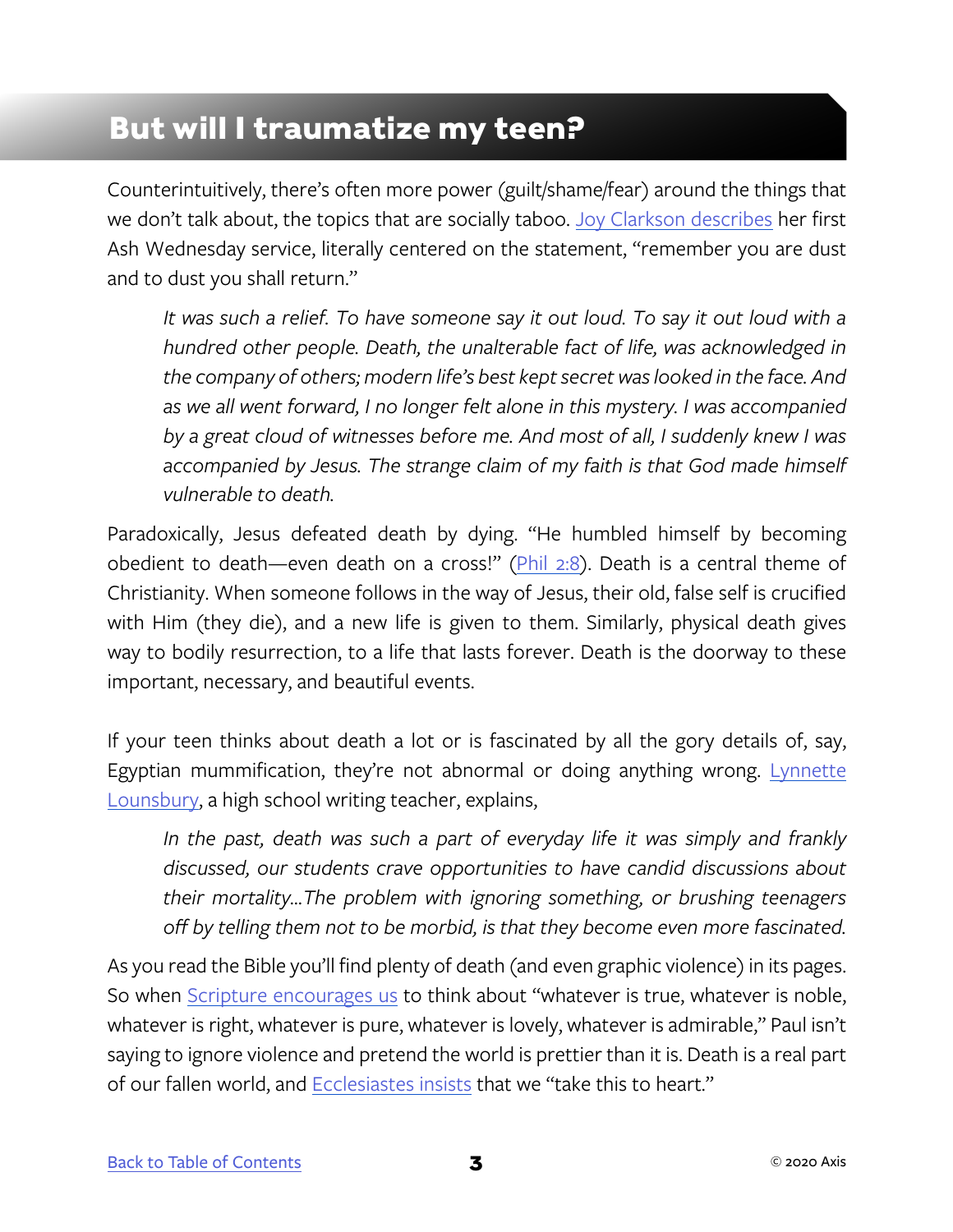<span id="page-6-0"></span>So far from traumatizing our kids, talking about death can be a way to ground them in reality. While teens are infamous for their cavalier attitudes toward risk and danger, talking about death can encourage them toward a sober understanding of the impact of their choices, and even help them remember that they have a limited amount of time to exist.

#### **How should I talk to my kid about death?**

Death visits our communities in radically different ways. It can be expected or unexpected, natural or unnatural. Talking about the death of a person who lives to see their grandchildren grow up is utterly different from talking about a 3-year-old dying in a car accident, or a 15-year-old taking her own life. Yet each instance of death feels gruesome, and strange, even though it's the one thing we can all be sure of. JRR Tolkien [put it this way](https://www.goodreads.com/quotes/554822-human-stories-are-practically-always-about-one-thing-really-aren-t):

*There is no such thing as a natural death. Nothing that ever happens to man is natural, since his presence calls the whole world into question. All men must die, but for every man his death is an accident, and even if he knows it he would sense to it an unjustifiable violation.*

Whether your child or your family has lost someone, or you're preemptively beginning this conversation, here are a few principles to keep in mind as you navigate your unique situation.

It's never too early to begin talking about death. [This article](https://www.aap.org/en-us/advocacy-and-policy/aap-health-initiatives/Children-and-Disasters/Documents/After-a-Loved-One-Dies-English.pdf) has step-by-step advice for talking with children about death, with age-appropriate phrasing.

**Be clear.** It may seem kind to say that someone has passed away, but that phrase and others like it can be confusing. For instance, young children may become afraid to go to sleep if their loved one is "eternally asleep." Instead, use the words "dead" and "died."

**Be honest.** Children should know the real cause of death so they don't invent fake reasons which might involve guilt or shame. For example, "My mom must've done something wrong," or "I caused my aunt's death when I said such and such." You don't have to fully explain everything that happened, but communicating the main reason for death is important.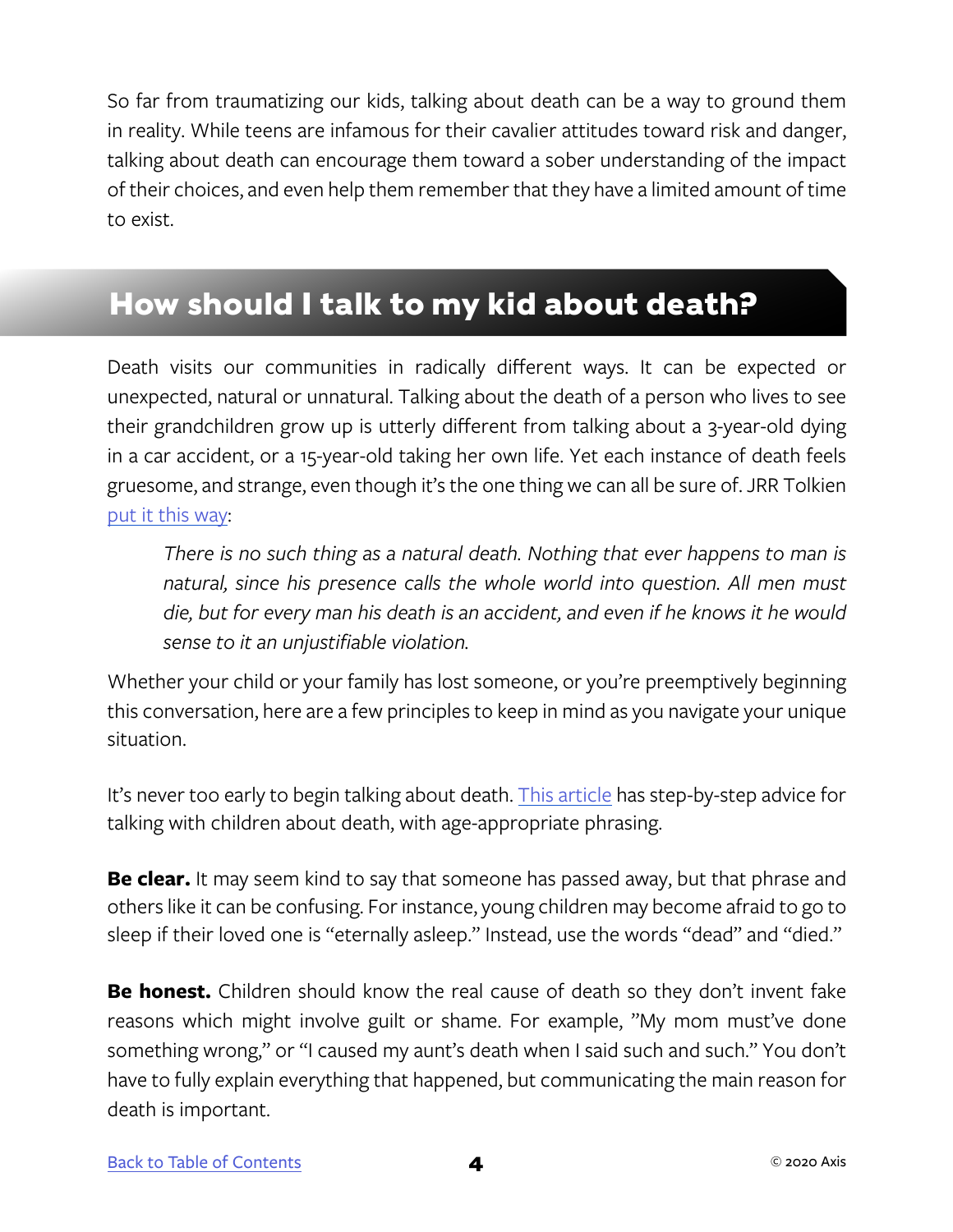<span id="page-7-0"></span>**Clarify.** What did your teen understand from what you told them? Do they have any questions about what happened? Does anything need to be explained again?

**A note about pets:** The [death of a pet](https://www.helpguide.org/articles/grief/coping-with-losing-a-pet.htm) is often someone's first exposure to death. And our pets are tied to wonderful memories and experiences. A friend of ours reminisces about her family's two labs,

*For me, both Bristol and Piper were companions that could never turn on me, lose my trust, or disagree on what we were going to do. It sounds silly and extreme, but in a way, you have to look at losing a pet like that as losing a confidant, someone or something that knows you and cannot judge you in the slightest.*

Encourage your teen to vocalize any feelings they have. Rather than muscling through this loss, or comparing the pet's death to the "real" hardships that other people face, let your teen process that their friend is gone. And that's hard.

Our teens are always evaluating if we are safe people to express themselves with. How will we respond if they cry? If they lash out in anger? If they express sincere doubts and frustrations? How would we like to be responded to if we were in their shoes?

#### **What questions do teens have about death?**

Whether from their own personal experience or from reading about an atrocity committed elsewhere in the world, an encounter with death will often bring questions about God's character and the nature of reality rocketing to the surface. A world that once seemed beautiful and exciting can suddenly feel dark and overwhelming. Here are some of the questions your teens might be wrestling with:

- How could God let something like this happen?
- Why isn't every death quick and painless? Why does God allow people to suffer before they die?
- How can I live in a world where things like this happen?
- How can I go on if I will never see this person again?
- Why are we alive if the whole point is to die and go to heaven someday?
- Does God really send people to hell after they die? Will my friend really be tortured forever for not believing in Jesus?
- What if I'm afraid of death? How can I not be afraid?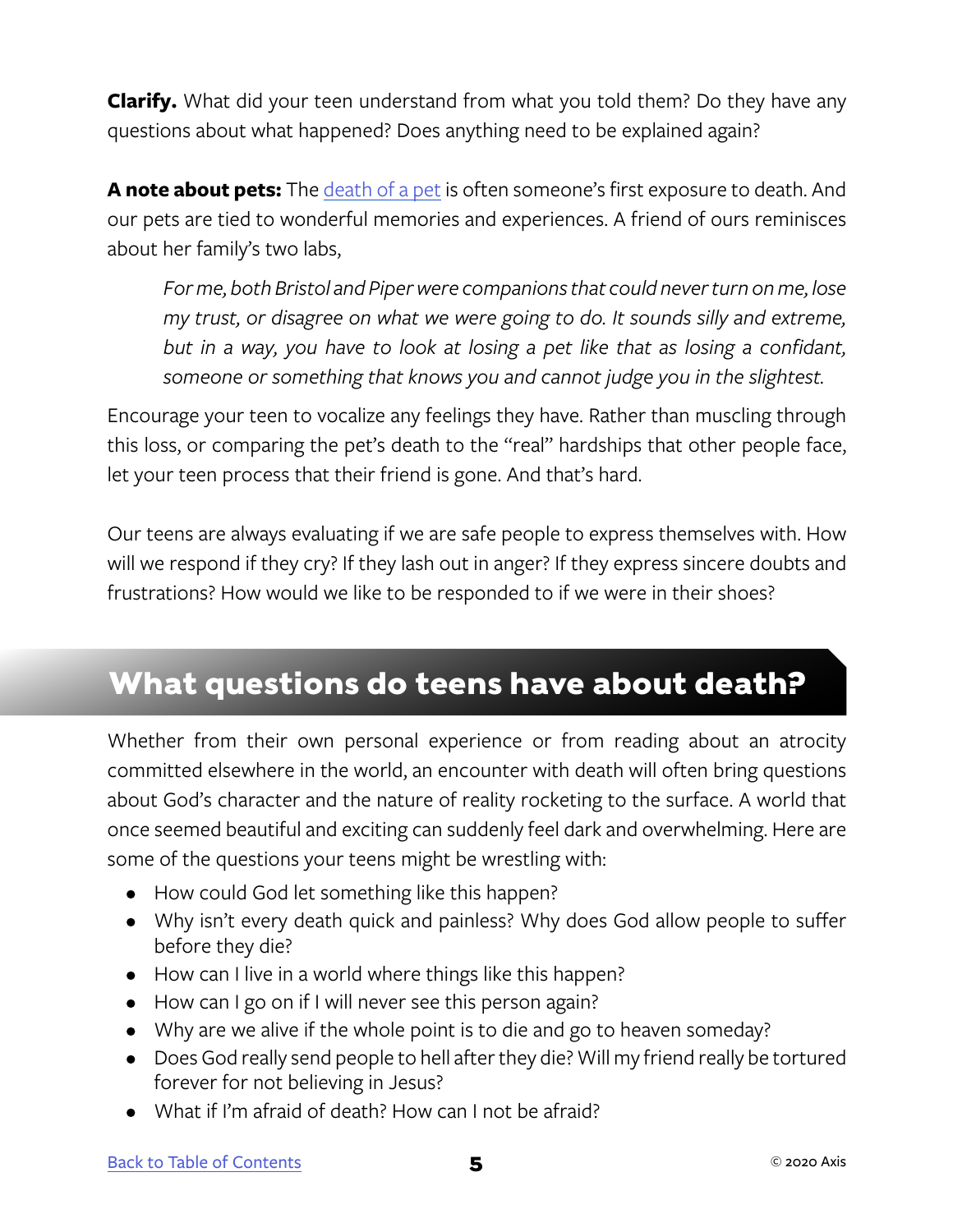<span id="page-8-0"></span>These questions are weighty. They are tied to traumas, fears, and hopes. Your teen needs you to tread lightly, to treat their objections and questions with respect, to acknowledge that people have been wrestling with these questions since the dawn of time, and that there aren't always satisfying answers.

Jewish society recognizes that death brings very painful questions to the surface, and that giving "an answer" isn't usually the point. The practice of [sitting shiva](https://www.joincake.com/blog/sitting-shiva/) is about being present with someone who is grieving, especially for the first seven days after someone has died. Not offering words of advice or wisdom. Not trying to "fix" an unfixable situation. Allowing torrents of grief and moments of numbness to come and go without offering unhelpful statements like "you'll see them again in heaven" or "they're in a better place now." Being present is enough.

*[Shiva is a time](https://www.joincake.com/blog/sitting-shiva/) to...share memories and stories about the deceased. It's a time to honor a mourner's grief process without trying to correct or fix it, as the focus is on giving space to mourn without constraint. Your job as the visitor is to let mourners know you are there as unconditional support and presence.*

We're not saying that teens should avoid tough theological questions (research could eventually be helpful). But after the loss of someone they love, information will probably fall flat.

#### **Why is talking about death so hard?**

[Julian of Norwich,](https://renovare.org/podcast/episode-95-mimi-dixon-julian-of-norwich) a spiritual counselor of the 14th century, lived through six iterations of the black plague. During each outbreak, 50% (or more) of England's population succumbed to the disease. Julian lived through these epidemics over and over and over again. Six times. She had [questions for God](https://renovare.org/podcast/episode-95-mimi-dixon-julian-of-norwich), born out of her torturous experience. "Where are you? Do you care about what is happening to your world? If you knew what sin was going to do, why didn't you stop it? Why create us at all?"

Perhaps we are afraid to talk about death because Julian's questions are also our questions. What was God thinking when He set the world in motion? Is all this pain worth it? Maybe you're afraid of adding to your teen's confusion, especially if you don't have clear answers or peace of mind about the people you've loved and lost. But more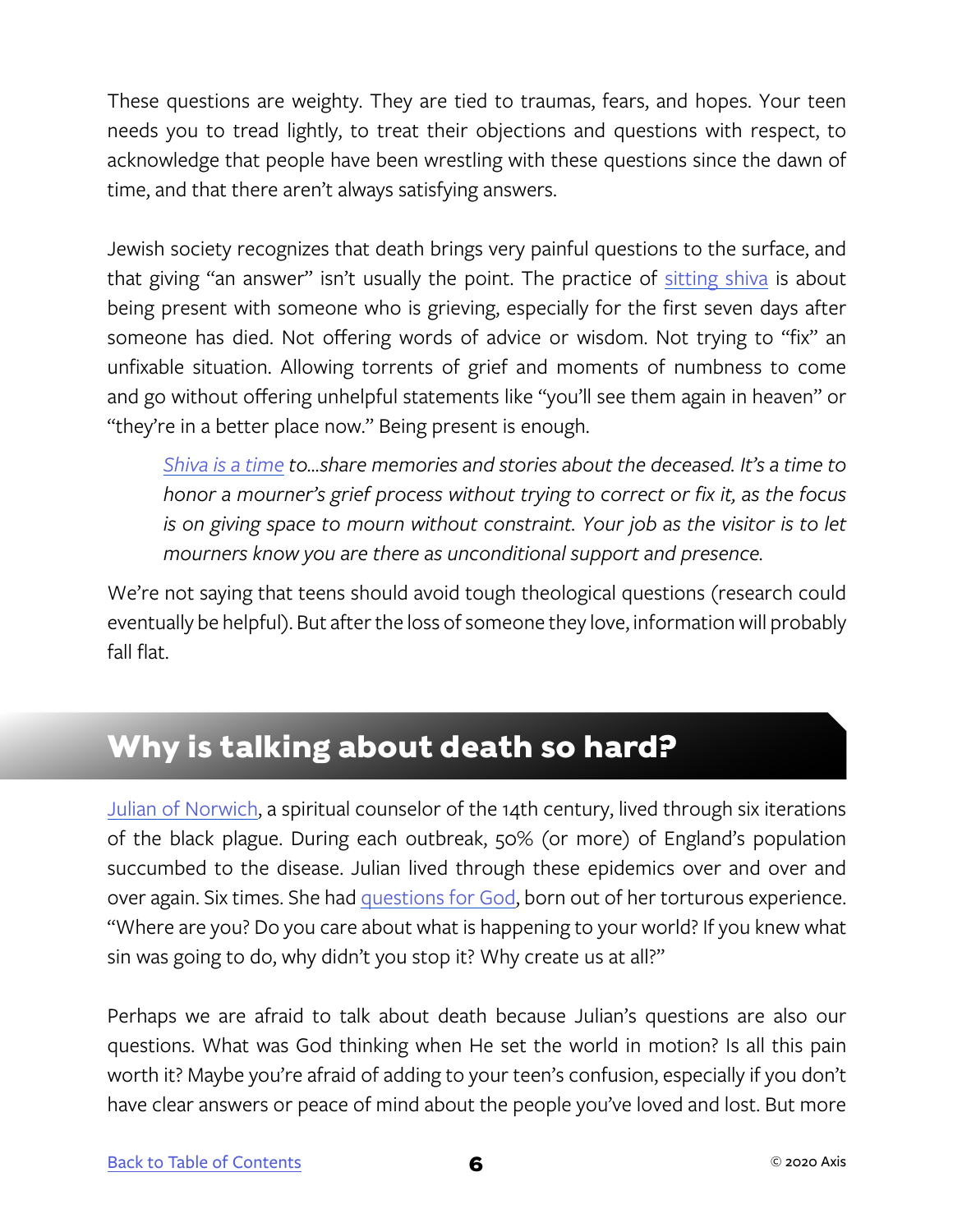<span id="page-9-0"></span>than clear-cut answers or easy theology, your teens need your honesty. They need your presence.

With death's prevalence, the medieval church realized that people needed a way to approach death, a way to air their fears of mortality and a painful end. Guidance about what to say and do as they walked with their loved ones to the grave. Enter: the Ars [Moriendi,](http://bav.bodleian.ox.ac.uk/news/ars-moriendi-the-art-of-dying) the Art of Dying. The church walked bravely into the spaces of deepest grief, fiercest pain, and most gut-wrenching sickness to offer practical help. The comfort that Christ is with us even in the worst of what existence brings. Our teens need their own Ars Moriendi, even if it's complex and messy and incomplete. They have questions. Are we brave enough to listen? To face death for ourselves so that we can lead them well?

#### **a teen? How does the death of a loved one impact**

It feels like it would be easier to deal with death if the grieving process was the same for everyone. Five simple steps to work through. A clear finish line. Relief. Peace. But as we know, everyone's journey through grief is different. And a teen's process through grief is impacted by [many factors, including:](https://www.dougy.org/grief-resources/how-to-help-a-grieving-teen/)

- \* What kind of social support system do they have?
- \* What were the circumstances of the death?
- \* Did they unexpectedly find the body?
- \* What was their relationship with the person who died like?
- \* To what extent were they involved in the dying process?
- \* What is their age and maturity level?
- \* Do they have any previous experience with death?

While grief is different for everyone, here are some [common reactions to prepare](https://americanhospice.org/grieving-children/someone-you-love-has-died-a-book-for-grieving-children/) [for:](https://americanhospice.org/grieving-children/someone-you-love-has-died-a-book-for-grieving-children/)

**Buried emotions:***["Teens grieve deeply](https://americanhospice.org/grieving-children/someone-you-love-has-died-a-book-for-grieving-children/) but often work very hard to hide their feelings. Fearing the vulnerability that comes with expression, they look for distractions rather than stay with the grief process long enough to find real relief. Feelings can be turned off quickly, much like flipping a light switch. Teens can act as if nothing has happened while they are breaking up inside."*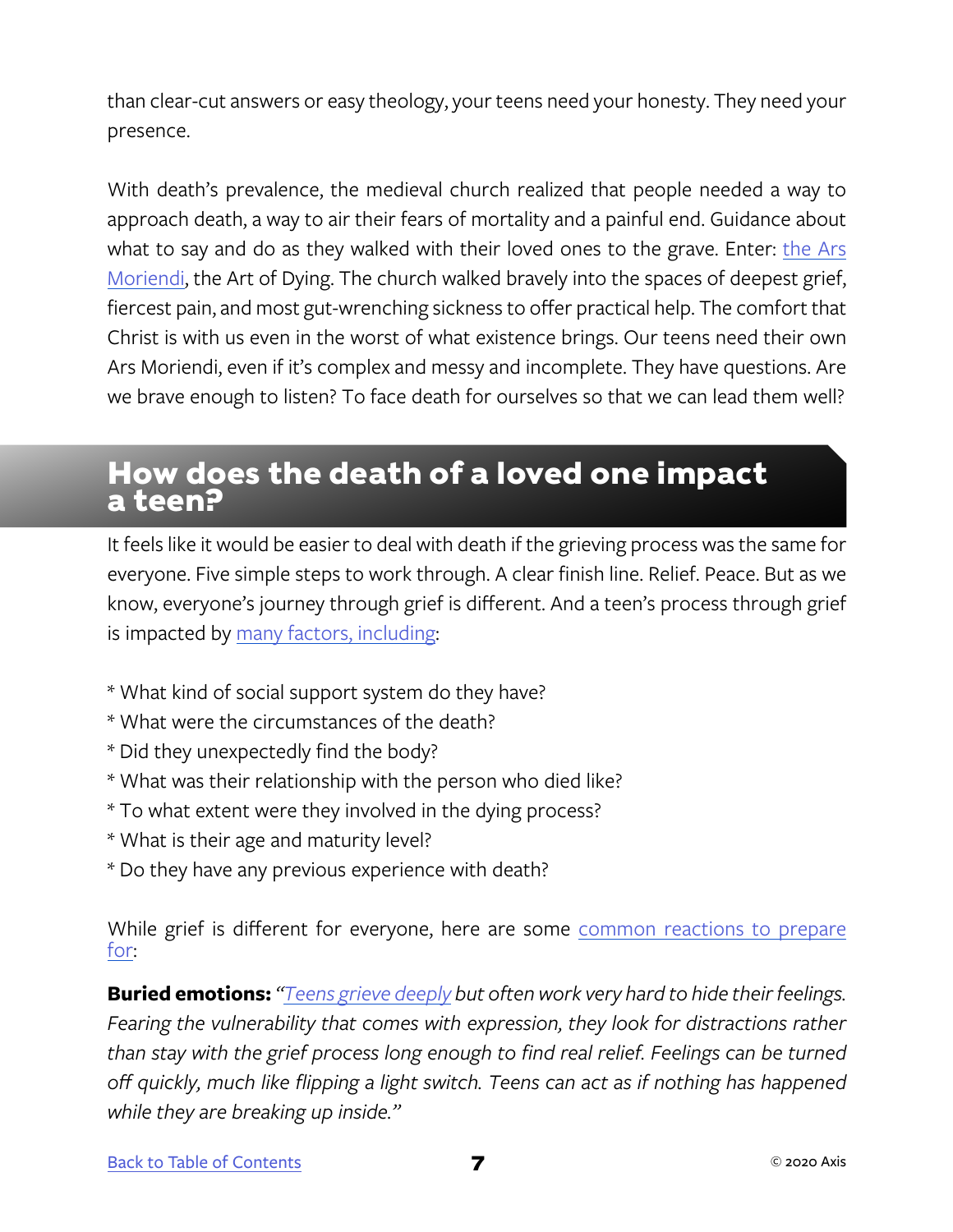<span id="page-10-0"></span>**Concern for you:** If you are grieving the death of someone you love, your kids are concerned about you even as they're figuring out how to handle their own emotions.

**Guilt:** About an argument, about something your teen feels they should've done differently. Really they're asking, "Did I somehow cause this person I love to die? Maybe they wouldn't be dead if I had done this, said this, or avoided this." Reassure them that those thoughts are normal, and that they aren't actually responsible.

**Anger:** *["Children often express anger about the death](https://www.aap.org/en-us/advocacy-and-policy/aap-health-initiatives/Children-and-Disasters/Documents/After-a-Loved-One-Dies-English.pdf). They may focus on someone they feel is responsible. They may feel angry at God. They may feel angry at the person who died for leaving them. Family members sometimes become the focus of this anger, because they are near and are 'safe' targets."*

**Risky behavior:** *["Older children and teens](https://www.aap.org/en-us/advocacy-and-policy/aap-health-initiatives/Children-and-Disasters/Documents/After-a-Loved-One-Dies-English.pdf) may drive recklessly, get into fights, drink alcohol, smoke cigarettes or use drugs. They may become involved in sexual activity or delinquency. They may start to have problems at school or conflicts with friends."*

**Fear:** Your teen may be afraid that they'll forget the person, and feel guilty about even having that fear ("If this person means so much to me, how could I possibly forget about them?").

Be ready. For tears. Angry outbursts. Confusion. Silence. Numbness. Sarcastic comments. Slammed doors. If you're concerned about your teen's health, [this article](https://americanhospice.org/grieving-children/someone-you-love-has-died-a-book-for-grieving-children/) can help you to know which behaviors indicate unhealthy coping and are signs to get professional help.

#### **What if death seems appealing to my teen?**

Talking about death as an abstract concept is fine, but what if our teens are fascinated by dying? What if they are experiencing so much pain that they just want to be done with it all?

*"It is an odd and frightening sensation to wish you were dead. After my husband died I fervently wished I could die, too. The first time I read that grieving people sometimes fantasize about death, I was relieved. My entire life I had appreciated*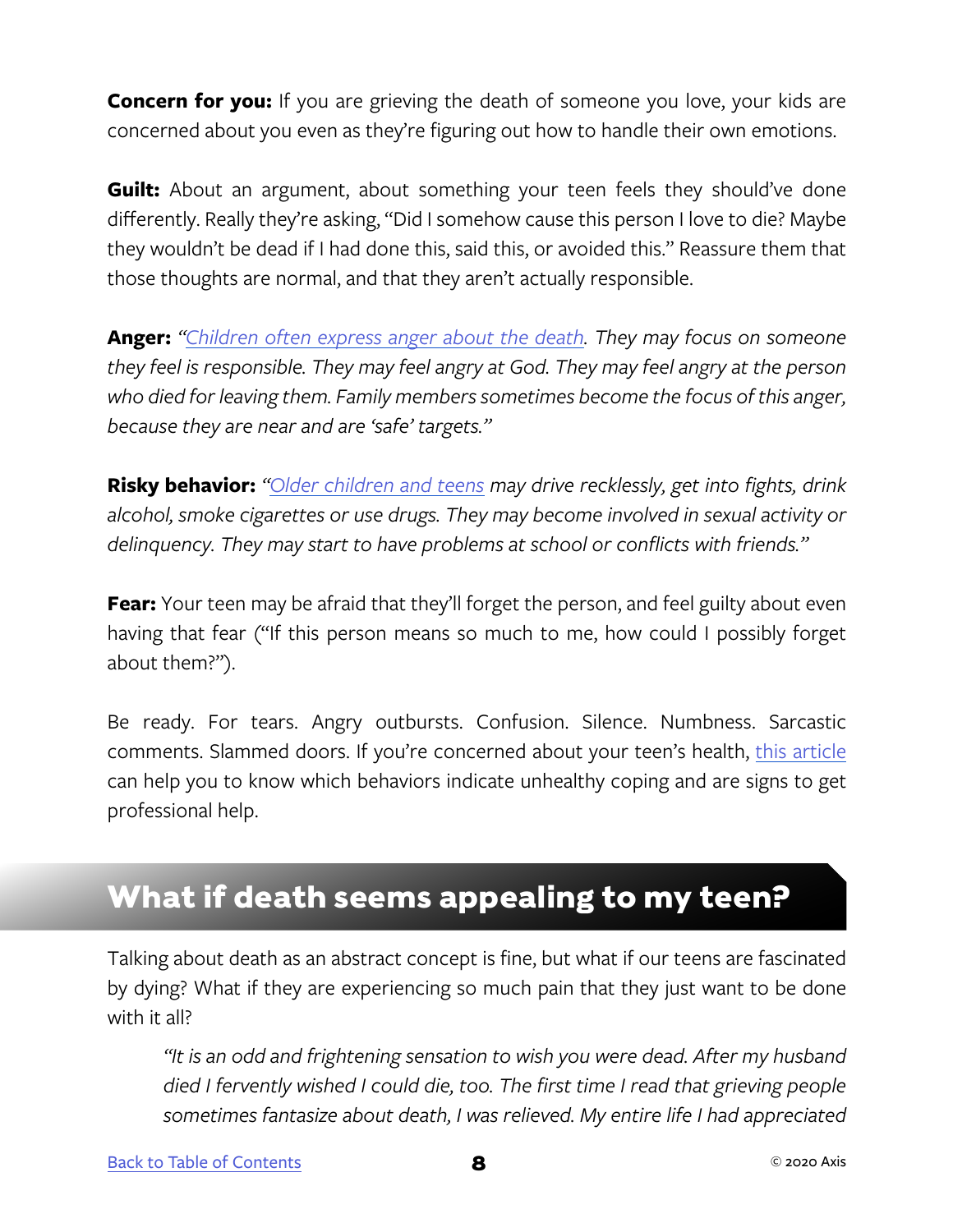<span id="page-11-0"></span>*the gift of life; to suddenly and frequently wish it away was a disconcerting and lonely experience." —[Michele Hernandez](https://www.taps.org/articles/15-4/deathwish)*

Relief: from endless homework, stress at home, trauma, bullying, self-consciousness, constant social anxiety...sometimes, especially after losing someone else, death can seem like the only way to escape a life that's falling apart or emotions that don't make sense.

[GinaMarie Guarino,](https://www.rewire.org/worry-suicidal-thoughts/) a licensed mental health counselor, explains the difference between passive suicidal ideation and active suicidal ideation: "People tend to get thoughts about death and dying confused with suicidal thoughts...While inquisitive thoughts about death and dying are common, actual suicidal thoughts are not and should be taken seriously." **Passive suicidal ideation** sounds like "I wish I could take a long nap and never wake up." **Active suicidal ideation** means that someone has a plan in place for taking their life, and can be the next step for someone who is experiencing passive suicidal ideation, especially if they continue to feel hopeless and overwhelmed.

We recommend reading our [Parent's Guide to Suicide and Self-Harm](https://axis.org/product/membership-product-for-suicide-self-harm-prevention/) for more detailed information. **If you even suspect that your child is struggling with any form of suicidal ideation, stop reading this guide and immediately seek help.** Contact your family physician and tell them your teen is at risk of suicide and must be seen immediately. If a doctor cannot see them right away for whatever reason, do not leave your child alone until they can be seen and evaluated by a healthcare professional qualified to assess adolescent behavioral health. If necessary, take your child to the nearest emergency room or urgent care center, demand priority, and do not leave the physician's office until next-steps are in place (such as referral to a specialist, assessments, evaluations, treatment plans, outpatient/inpatient programs, etc.).

#### **What does my teen need?**

As you listen for the Holy Spirit's invitation, think about how your teen might experience God's love through your presence in their life. Here are some initial ideas:

**Comfort and attention.** We want our community to notice our pain. Your teen will want their friends to text them, to ask if they're doing okay. This isn't selfish. We encourage you to say that this desire for support is normal and good.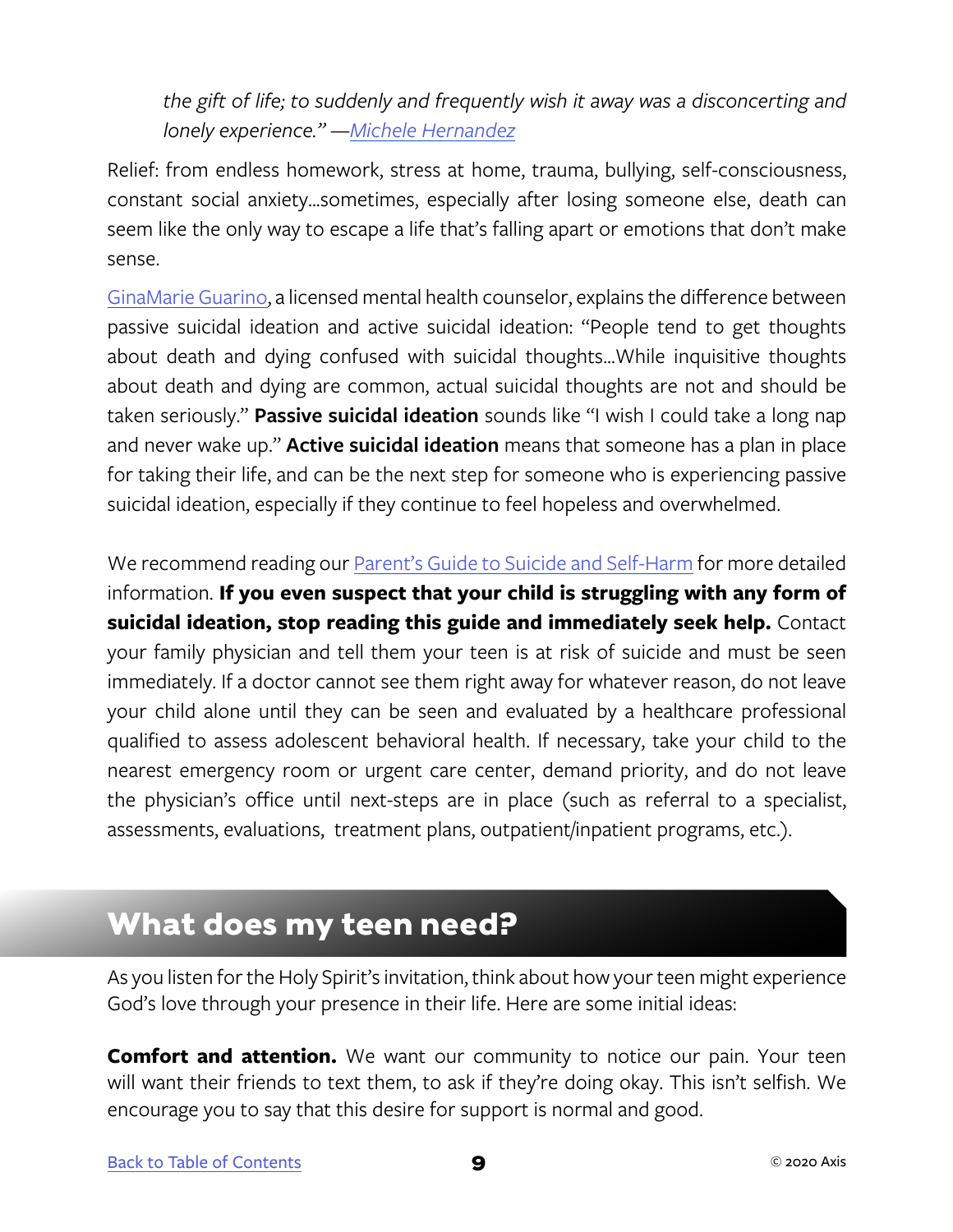**Consistent check-ins.** If it's helpful, set a reminder on your phone to check in weekly at first (through a text, call, or time together), then every few weeks, and then monthly. Especially as time passes, people will forget that your teen is still grieving.

**Don't press for answers.** Your teen may not have the words to explain how they're doing, but they still want to be asked if they're okay. Give space to process as they're ready. But don't be offended and or freak out if they don't know how to answer your questions.

**Just be together.** Do some activities that don't require intense processing. Watch a show, drive around and get your errands done, hike, play basketball (or whatever sport your teen enjoys), feed some ducks, get your nails done, play a video game...

**Give permission to let go.** Here's a question to ask your teen as you feel they're ready: "Now that this person is gone, do you have a hole that needs filling?" Was the person who died a friend, mentor, or adventure buddy? It's okay to have another best friend, even though it's perfectly normal to feel guilty about replacing someone. Your teen probably wants to talk through their emotions and fears surrounding "moving on," including whether that's bad, what that looks like, etc.

**Remembering together.** We recently heard a story about Trey and his family. On the day that his grandmother passed away, they went to the store, bought some cookies & cream ice cream, and ate it after dinner as a way of remembering and honoring her (you guessed it, she loved cookies & cream).

Community helps us hold those we've lost (stories, photos, continuing to talk about them). Simply saying, "Wow, grandad would've loved looking at these flowers with us" or, "Being at this restaurant makes me miss your mom. This was her favorite place to eat," are small but important ways to model healthy grief by letting your teen see a glimpse of your internal world.

**Ask your teen:** What's something you admired about **\_\_\_\_** that you hope to be more like? Did they have a hobby that you want to try out (like maybe they were a runner, so now you're thinking about jogging)?

**Take them to counseling.** Inviting a professional to help your teen process their grief has nothing to do with your ability to help your teen. You're not losing your importance as a parent, you're simply giving your teen every possible outlet for figuring things out and healing.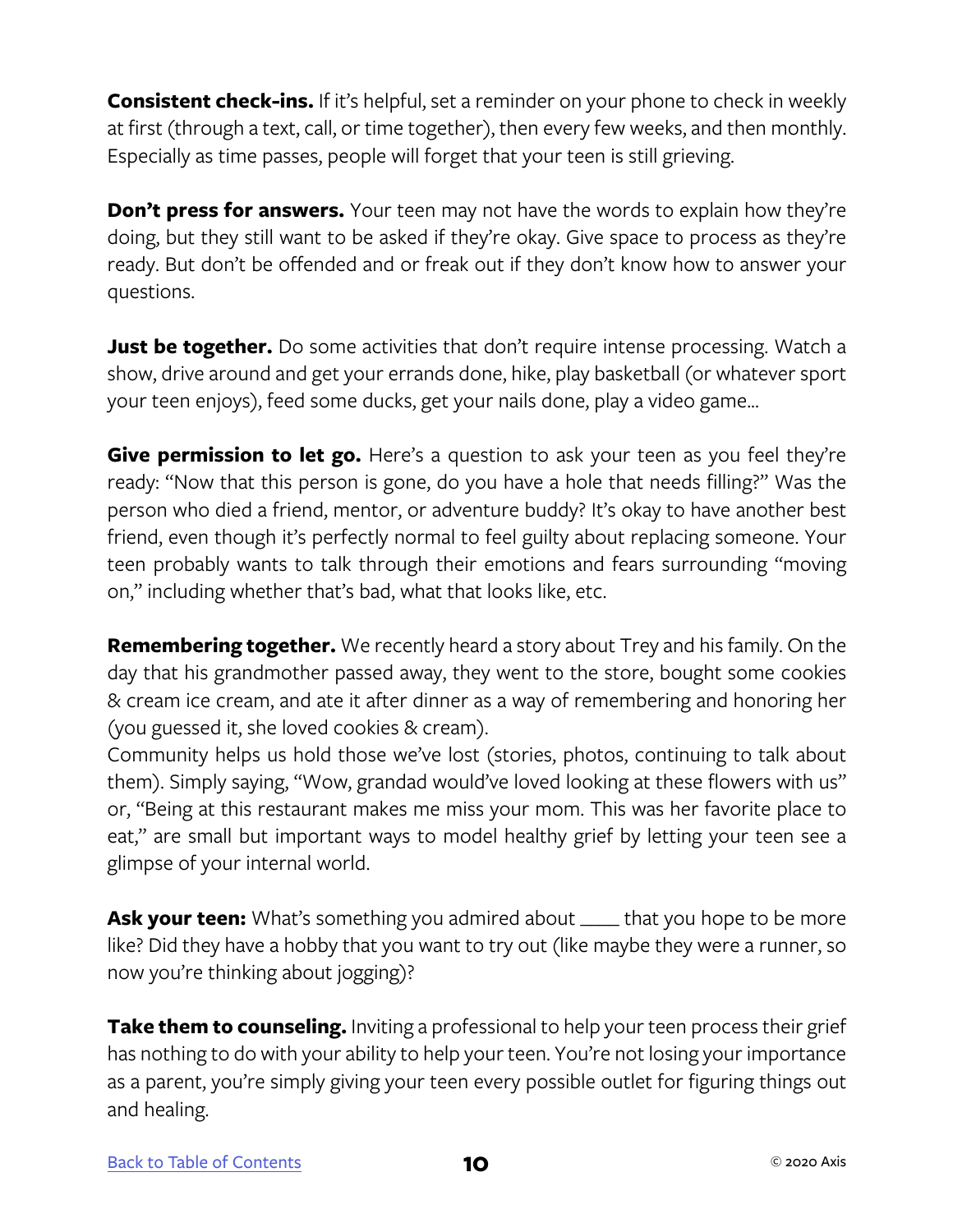<span id="page-13-0"></span>A friend of ours explains,

*A friend I really cared about died my freshman year of high school in a tornado. I remember calling my mom as soon as I got home from school, and she dropped everything and came straight home, which was critical. What I think I needed afterward, and what probably never occurred to her, was months of serious grief counseling. My parents were there for me, certainly. I wasn't isolated. But I had no tools to process the experience.*

**Help them think through what to say.** Another friend of ours lost her sister unexpectedly about 18 months ago, and she's noticed that innocent get-to-know-you conversations can get uncomfortable if someone asks if she has siblings. Should she say that she only has three because her sister is dead? What if she says that she has four siblings and then someone asks, "Oh, where do they live?" Long pause. "Well... my sister is dead. But the rest of them live here, here, and here." Yikes. Now she's managing a stranger's awkwardness, and her own peace with her sister's death is called into question anytime she has this weirdly vulnerable interaction.

Our friend found it really helpful to talk with her parents about how they are handling interactions like that, and was encouraged that they don't always know how to respond either.

**Be gracious with yourself.** Processing your own grief while watching out for your child is so difficult. Give yourself lots of grace in this process.

#### **What if I don't know what to say?**

One of the most humbling and striking examples of grief is found in [John 11:35.](https://www.biblegateway.com/passage/?search=John+11&version=NIV) Jesus' close friends, Mary and Martha, are mourning the death of their brother Lazarus. It's a rough story. They sent word to Jesus, begging him to come to their town to heal Lazarus. But Jesus waited...days. When he finally arrives, both sisters accuse him, "Lord, if you had been here, my brother would not have died." Blunt. Angry. Confused. They must have felt abandoned and betrayed. Jesus would heal strangers, but not his own friend? Surprisingly, Jesus doesn't defend himself or explain his reasoning. He doesn't tell them to have more faith or to be less emotional. Instead, he cries. He joins them in their pain, even though he knows he's about to raise Lazarus from the dead, and that's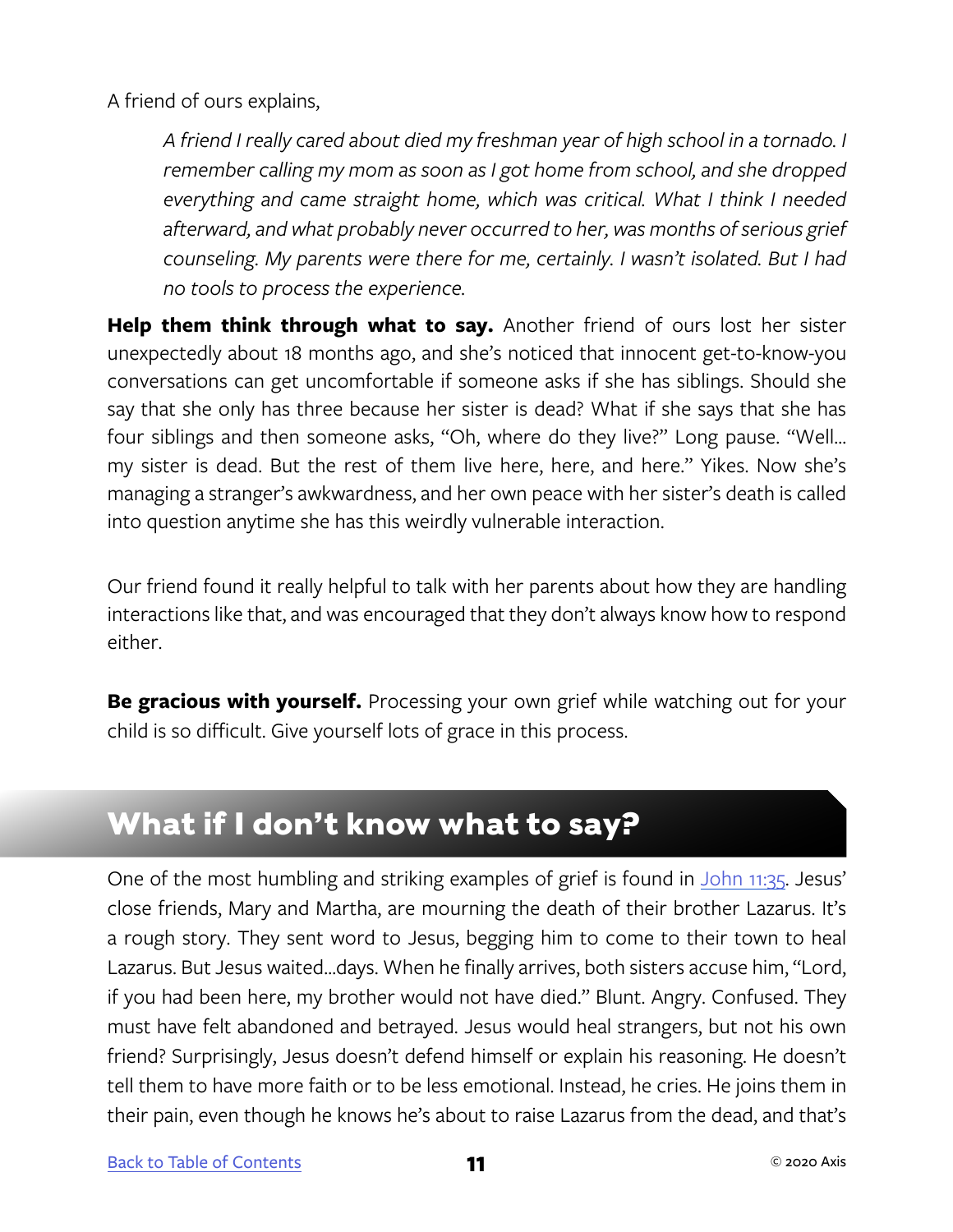<span id="page-14-0"></span>been his goal all along. But he also knows that eventual restoration doesn't change Mary and Martha's feelings in the moment; so instead of insisting that they change, Jesus joins them there.

Even though we hold death as part of God's larger story (the eventual restoration and renewal of all things), there is room in Christianity for real anguish, confusion, and even anger. The [psalms](https://www.bible.com/bible/114/PSA.13.NKJV) are full of lamentations. God isn't asking us to have "more appropriate" emotional responses to death. God's response in Jesus was to grieve with His friends. Can you offer this type of support to your teen in their questions and in their pain? Are you willing to grieve with them instead of trying to fix or deemphasize when death inevitably touches someone they care about?

Most of us just want and need to be listened to. Your teen isn't looking for a sermon. They want a hug, a good cry, and an "I'm sorry. That sucks." Exhale. You don't need to have all the answers.

This is uncomfortable, and we don't have to make it comfortable. Perhaps the best thing you can do is to be there with them. You are in this together. And Christ is with you as well.

#### **Related Axis Resources**

- *• [The Culture Translator](http://axis.org/ct)*, a **free** weekly email that offers biblical insight on all things teen-related
- [A Parent's Guide to Suicide & Self-Harm Prevention](https://axis.org/product/membership-product-for-suicide-self-harm-prevention/)
- [A Parent's Guide to Walking through Grief](https://axis.org/product/a-parents-guide-to-grief/)
- [A Parent's Guide to COVID-19](https://axis.org/product/a-parents-guide-to-covid-19/)
- [A Parent's Guide to Fear & Worry](https://axis.org/product/a-parents-guide-to-fear-worry/)
- [Suicide Video Kit](https://axis.org/product/suicide/)
- [10-Day Teen Talk: Suicide](https://axis.org/product/membership-product-for-teen-talk-suicide/)
- Check out [axis.org](https://axis.org) for even more resources!
- If you'd like access to all of our digital resources, both current and yet to come, for one low yearly or monthly fee, check out the **[All Axis Pass](https://axis.org/aap)**!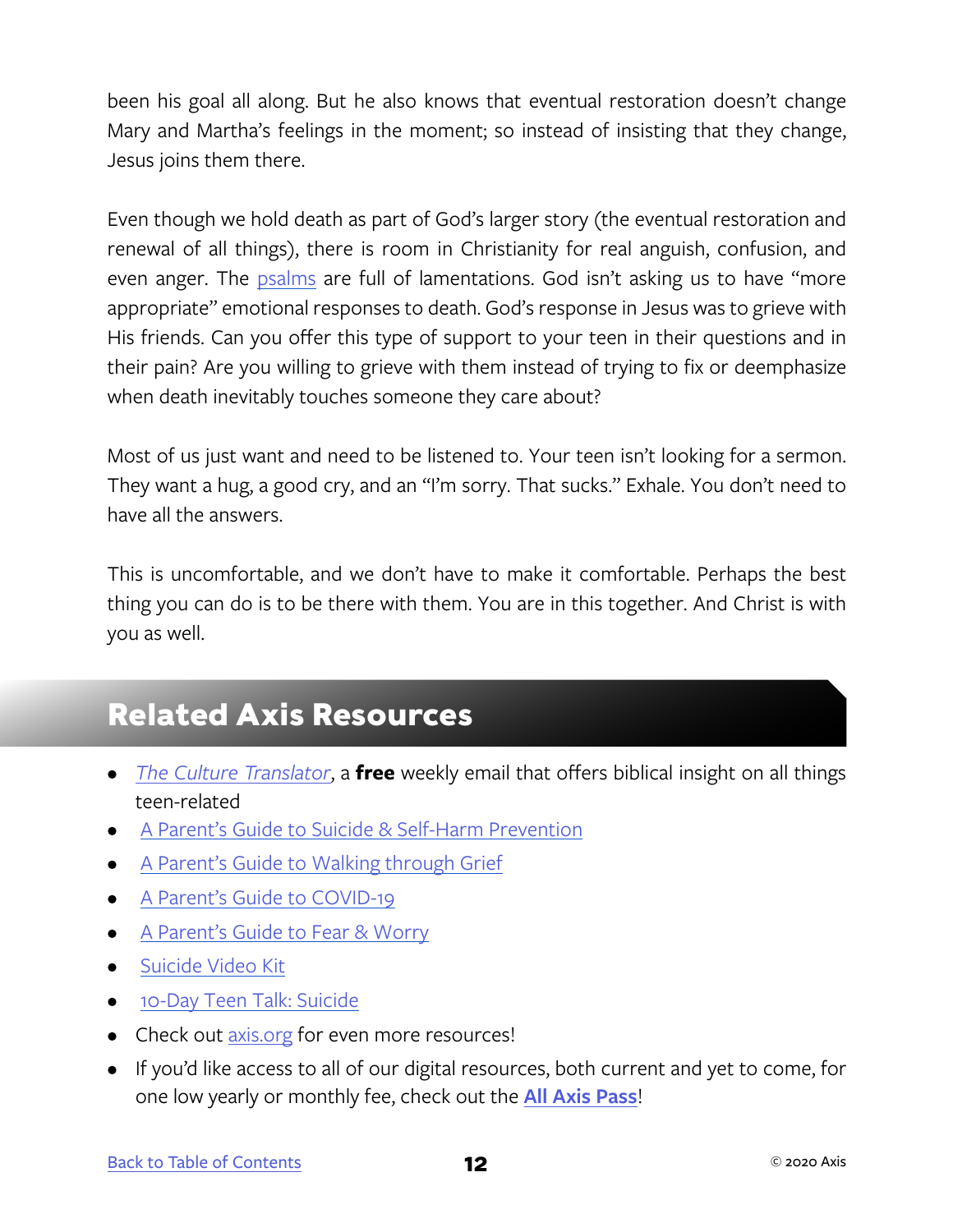#### <span id="page-15-0"></span>**Additional Resources**

- [Order of the Good Deat](http://www.orderofthegooddeath.com/)h
- [The Art of Dying Well](https://www.artofdyingwell.org/)

#### **Watch:**

- ["Overcoming Death Denial In Your Family](https://www.youtube.com/watch?v=0WOyFErcTHU)," *Ask A Mortician*
- ["Talk to Your Children About Death](https://www.youtube.com/watch?v=0gUOP9IvZew)," *Ask A Mortician*
- ["Confronting Your Death](https://www.youtube.com/watch?v=CN7ZD9uw7LQ)," *Ask A Mortician*

#### **Read:**

- ["The Grieving Teen,](https://americanhospice.org/grieving-children/someone-you-love-has-died-a-book-for-grieving-children/)" *American Hospice Foundation*
- [Jewish Funeral Prayers and Poems,](https://www.joincake.com/blog/jewish-funeral-prayers/) *cake*
- ["Death and Grief,](https://kidshealth.org/en/teens/someone-died.html)" *TeensHealth*
- ["Ars Moriendi,](file:///Users/axisliveteam/Downloads/artofdyingwell.org/about-this-site/ars-moriendi/)" *The Art of Dying Well*
- ["Coping with Losing a Pet](https://www.helpguide.org/articles/grief/coping-with-losing-a-pet.htm)," *HelpGuide*
- ["Why We Need to Take Pet Loss Seriously,](https://www.scientificamerican.com/article/why-we-need-to-take-pet-loss-seriously/)" *Scientific American*
- ["Tips for Offering Condolences](https://www.joincake.com/blog/how-to-offer-condolences/)," *cake*
- ["How to Talk to Kids About Death, Step by Step,](https://www.parents.com/toddlers-preschoolers/development/social/talking-to-kids-about-death/)" *Parents*
- ["The Dog Isn't Sleeping: How to Talk with Children About Death,](https://www.npr.org/2019/03/04/698309351/the-dog-isnt-sleeping-how-to-talk-with-children-about-death)" *NPR*
- *[Talking to Adolescents About Death](https://www.greenville.k12.sc.us/lakeview/Upload/uploads/Parent Guide.pdf)*, Lakeview Middle School
- ["The Do's and Don'ts of Talking with a Child about Death](https://www.psychologytoday.com/us/blog/two-takes-depression/201612/the-dos-and-donts-talking-child-about-death)," *Psychology Today*
- ["Young people are dying to talk about death](https://www.theguardian.com/commentisfree/2014/jun/08/young-people-are-dying-to-talk-about-death)," *The Guardian*
- *[The Great Divorce](https://www.amazon.com/Great-Divorce-C-S-Lewis/dp/0060652950)*, C.S. Lewis
- *[Being Mortal](http://atulgawande.com/book/being-mortal/)*, Atul Gawande

#### **Listen:**

- ["We're All Going to Die](https://joyclarkson.com/home/2018/2/12/remember-you-have-to-die)," *Speaking with Joy*
- ["95. Mimi Dixon Julian of Norwich,](https://renovare.org/podcast/episode-95-mimi-dixon-julian-of-norwich)" *Renovare*
- ["#18 Hell and Heaven,](https://podcasts.apple.com/us/podcast/18-hell-and-heaven/id1441656192?i=1000444756779)" *Ask NT Wright Anything*
- ["Dust We Are And Shall Return,](https://www.youtube.com/watch?v=ygX1TP4og8I)" *The Brilliance*
- ["DUST](https://www.youtube.com/watch?v=F0_uROWStpc)," *Kings Kaleidoscope*
- ["Centering Prayer](https://www.youtube.com/watch?v=brwjlIpNSug)," *The Liturgists*
- ["Vapor,](https://www.youtube.com/watch?v=fOH6qYTOo0c)" *The Liturgists*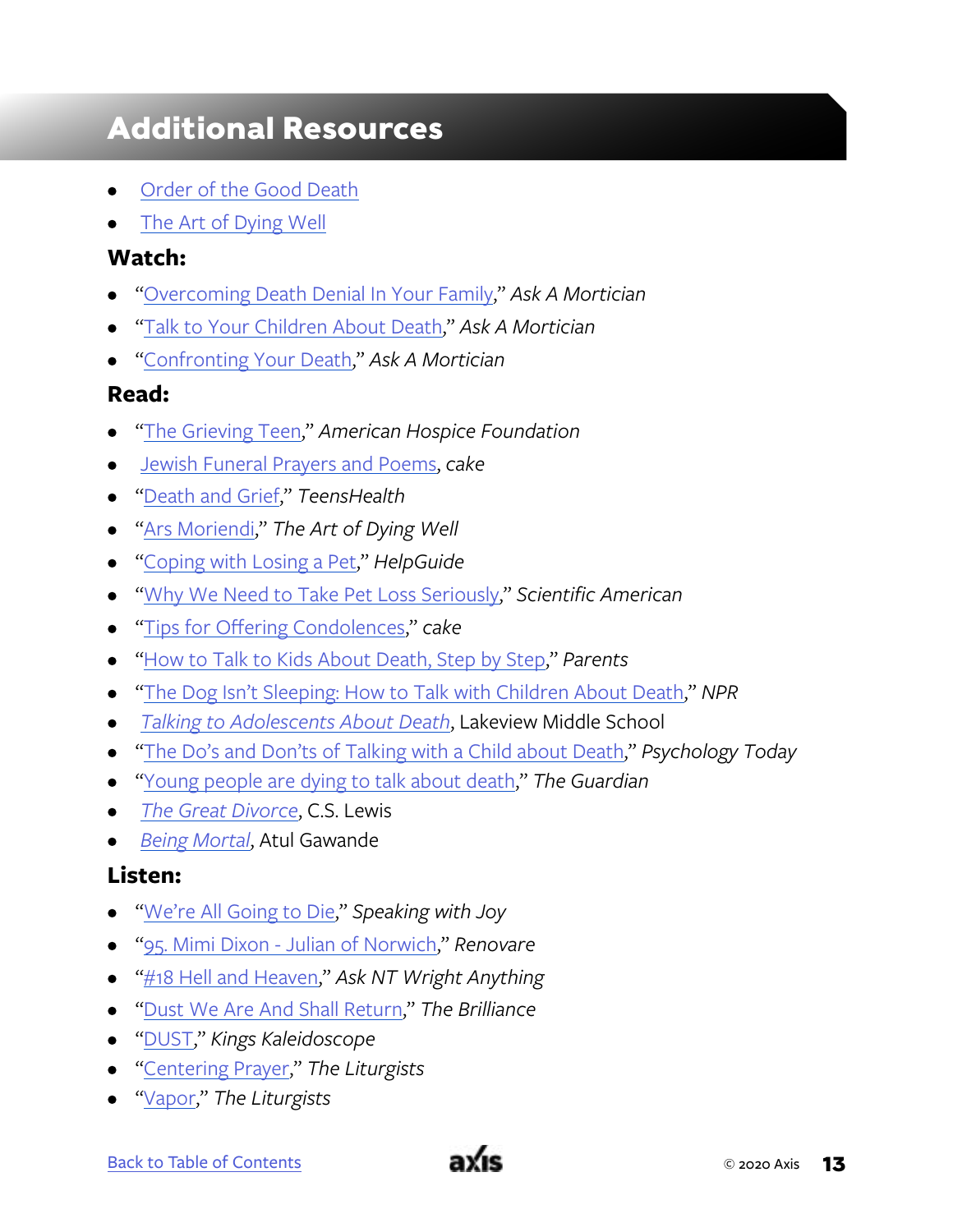#### <span id="page-16-0"></span>**Support Axis to get more resources like this!**

Thanks so much for purchasing this Parent Guide from Axis! As a  $501(c)(3)$  nonprofit ministry, Axis invests all proceeds from your purchases back into the creation of more quality content like this. By purchasing this and [other content](https://axis.org) from Axis, you support our ministry, allowing us to come alongside you in your parenting and/or discipleship journey.

#### **Reflection Questions**

- As I imagine talking with my teen about death, what emotions rise to the surface?
- What was my first experience with death?
- What has my experience with grief been like? Are there any losses in my life that I haven't fully processed?
- When someone I love dies, what is my natural first response? What coping mechanisms do I tend to go towards (these can be healthy or unhealthy)?
- How did my parents or caretakers respond to and talk about death? What did they do well? What do I want to do differently with my own teen?

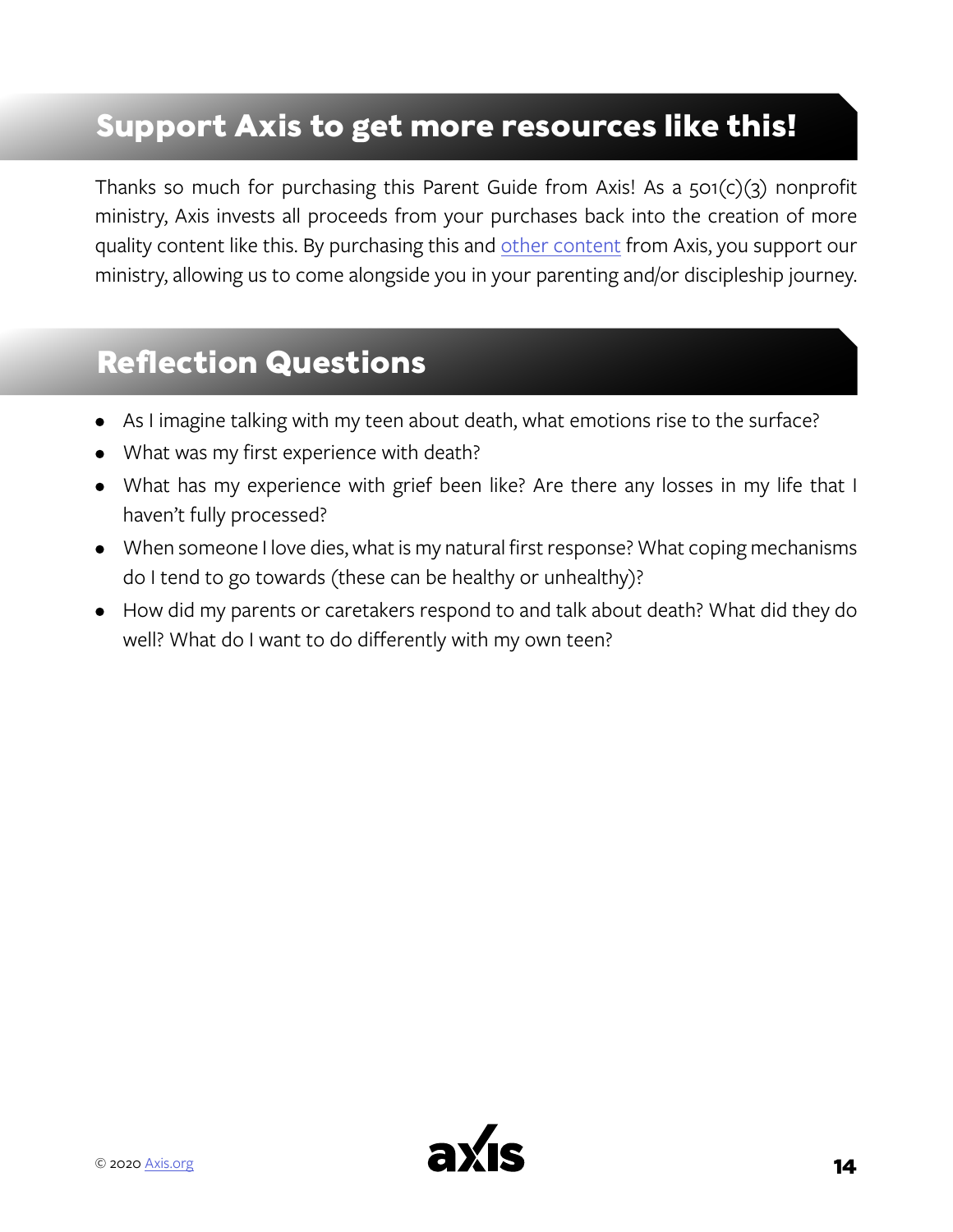## <span id="page-17-0"></span>TALKING ABOUT DEATH A Parent's Guide to

#### **Discussion Questions**

- Are you afraid to talk about death? Why or why not?
- What legacy do you hope to leave for the people who come after you? What legacies have been left for you by your older relatives and mentors?
- What does culture teach us about death? What are the pros and cons of these messages?

#### **Questions to ask when a death happens in your teen's community:**

- How can we support this person who has lost a loved one?
- Practically, what will it look like to show up for them this week, 6 months from now, and 3 years from now?

#### **Questions to ask when your teen is close to someone who died:**

- In the midst of this loss, what are you feeling that you didn't expect to feel?
- In the midst of this loss, what would be most comforting for you?
- What can it look like to celebrate this person's life and continue to remember them?
- What qualities did you love about this person? Are there any ways that you hope to be more like them?

#### **Hint: Screen shot or print this page to refer back to later!**